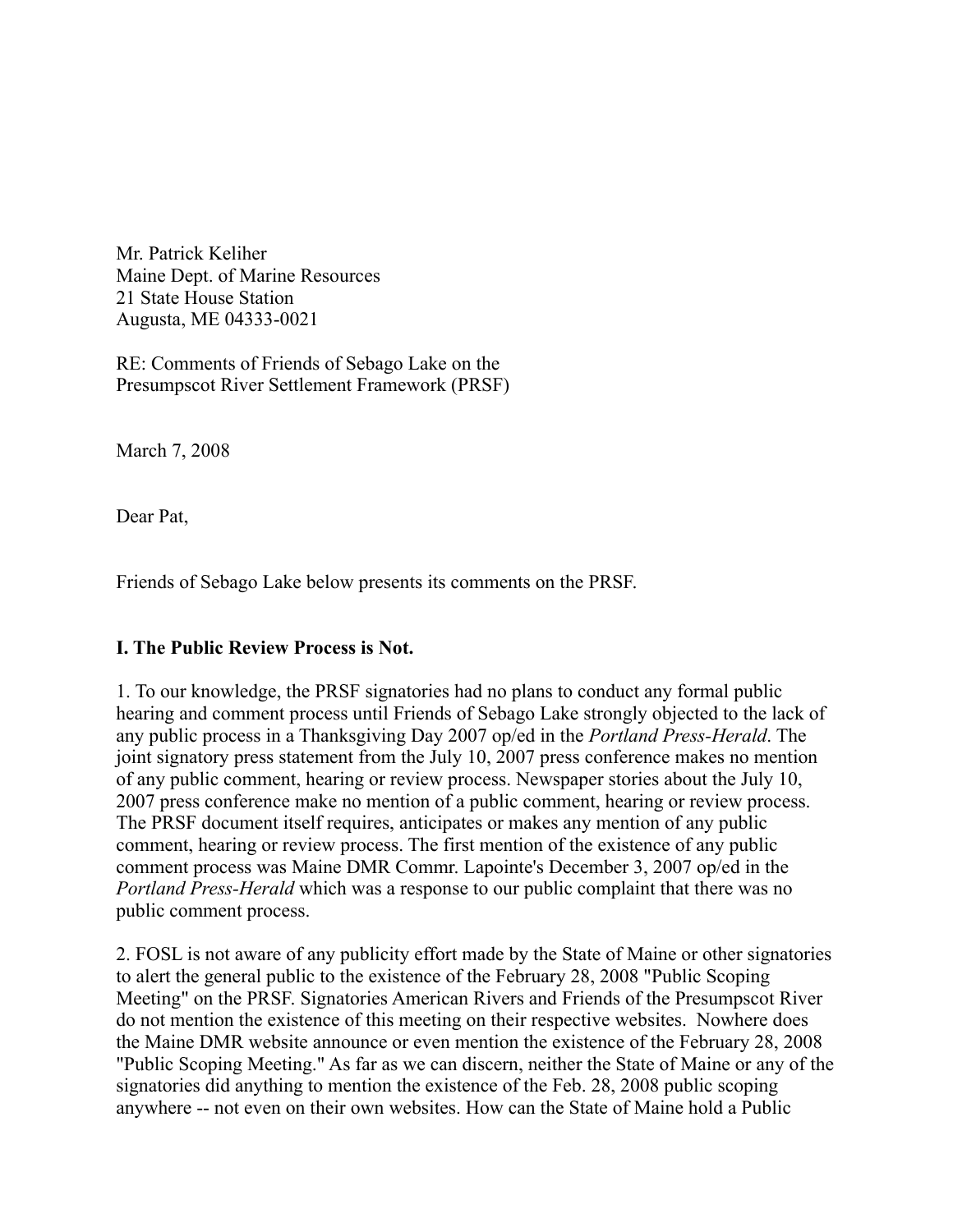Scoping Meeting on the PRSF and not inform the general public of the meeting's existence?

3. To our knowledge, the PRSF document itself has only been available to the public from the State of Maine beginning Feb. 27, 2008 when Maine DMR posted a link to a PDF of the document on their website (http://maine.gov/dmr/rm/stockenhancement/sed.html). This PDF was posted only *one day* before the "Public Scoping Meeting" on Feb. 28, 2008 -- and the meeting itself was never posted on Maine DMR's website ! Neither American Rivers or Friends of the Presumpscot River have *ever* made the PRSF document available through their websites or even announced its availability to the public. In contrast, Maine DMR's website states that on Nov. 30, 2007: "Draft Penobscot River restoration plan is available. Public scoping meeting Dec. 13. Comment deadline is Jan. 31, 2008." This entry at the Maine DMR website links to a press statement which says:

#### **Draft Strategic Plan for the Restoration of Diadromous and Resident Fishes to the Penobscot River**

This plan presents a long-term vision for restoration actions for multiple species over the next 25 years through the identification of shared goals, objectives and strategies for restoration, recovery, and management of multiple fish species and ecosystem processes. This plan includes four strategic goals: (1) coordinating management activities, (2) providing safe and effective upstream and downstream passage for diadromous and native freshwater fishes, (3) maintaining or improving abiotic (physical) and biotic habitat for diadromous and selected resident fishes, and (4) using adaptive ecosystem-based management.

There will be a public scoping meeting to discuss the plan on December 13, 2007 at the Eastern Maine Community College in Bangor, 6-8pm. For more information, download Scoping meeting, December 13, pdf file, 17kb

For a copy of the plan, download Draft Strategic Plan for the Restoration of Diadromous and Resident Fishes to the Penobscot River, pdf file, 2.22mb

The deadline for comments on the plan is January 31, 2008. Comments should be sent to:

Melissa Laser Bureau of Sea Run Fisheries & Habitat 21 State House Station Augusta, ME 04333-0021 melissa.laser@maine.gov

The above material from Maine DMR's website is interesting because the Nov. 30th Penobscot Restoration Plan announcement was posted well in advance of the actual Dec. 13th Scoping Meeting. The Nov. 30, 2007 Penobscot posting provides extensive information about the subject matter and date and place and time of the Public Scoping Meeting. The Nov. 30, 2007 Penobscot posting provides extensive contact information if the public has further questions and a mailing address and email address for submission of written comments. The Nov. 30, 2007 Penobscot posting provides a 60 day comment period (Nov. 30, 2007 to Jan. 31, 2008). The Nov. 30, 2007 Penobscot Scoping Meeting announcement (with detailed dates, locations and times) was prominently posted on Maine DMR's website well in advance of the actual meeting.

Given the above, there is absolutely no reason or explanation for the State of Maine's failure on the Presumpscot to:

a) Post a public notice about the existence of the PRSF Public Scoping Meeting well ahead of time.

b) Post a public notice informing the public of the date, location and time of the PRSF Public Scoping Meeting well ahead of time.

c) Post a public notice providing a link or mailing address for the PRSF document well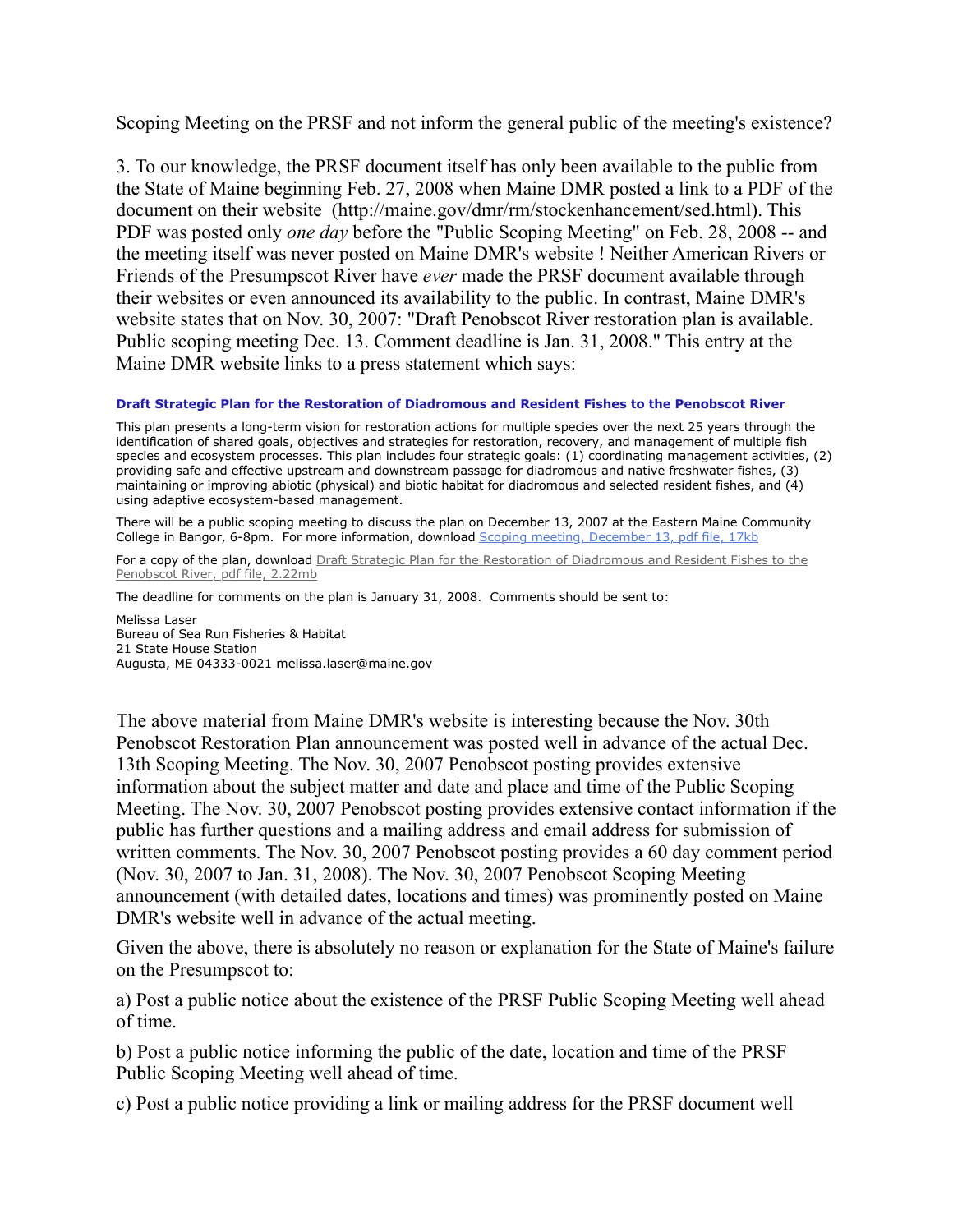before the Public Scoping Meeting and end of the comment period.

d) Post a public notice providing a mailing and email address for written comments on the PRSF well before the Public Scoping Meeting.

e) Provide a 60 day comment period for written comments on the PRSF, as was done on the Penobscot (Nov. 30, 2007 to Jan. 31, 2008). There is absolutely no precedent for so-called "Public Scoping Meetings" on issues of this magnitude to be held without any public notification and with a 7 day comment period.

4. The Public Scoping Meeting failed to provide the public with all of the relevant and critical portions of the PRSF. The PRSF describes a number of critical "side agreements" that must be made between S.D. Warren and the State of Maine. FOSL has repeatedly asked to see these agreements and have been refused permission to see them. The PRSF states that these Side Agreements are integral to the entire Agreement. It is disingenuous and ludicrous for State of Maine to hold a "Public Scoping Meeting" on the PRSF and tell the public that it is not allowed to inspect and review substantial portions of the same Agreement.

**RECOMMENDATION:** The State of Maine conduct a real, proper and fully publicized Public Information Meeting identical to that held for the Draft Strategic Management Plan for the Penobscot River as referenced above when all of the documents and side agreements for the PRSF are available for public review; and the State of Maine conduct this Meeting with an Alternatives Analysis and a "No-Action Alternative" defined as Maine IF&W immediately resuming its fishway proceeding for Cumberland Mills Dam which has been stayed for the past 12 months.

# **II. Lack of Alternatives Analysis and a No-Action Alternative.**

1. The phrase "Public Scoping Session" used by the State of Maine to describe its Feb. 28 meeting and 7-day comment period does not meet the plain language meaning of a "scoping" session, which is to "scope" and delineate the bounds of a detailed environmental analysis which the agency intends to conduct prior to making a final decision. The "Public Scoping Session" was not conducted or structured as, for example, a FERC scoping session under NEPA. In FERC scoping sessions, the public is invited to submit issues and areas of focus for detailed analysis in an Environmental Analysis (EA) or Environmental Impact Statement (EIS). A final proposed licensing decision is only made after the scoping document, draft EIS and final EIS documents are issued, with public comments allowed prior to and subsequnet to each step. The PRSF attempts to turn the NEPA process on its head by spending the last 12 months secretly negotiating a final state and federal licensing decision, giving the public just seven days to comment on it, and including a proviso that Maine DMR and USFWS are legally bound to speak in favor of it.

2. Most notably absent from the "Public Scoping Session" is any framing document which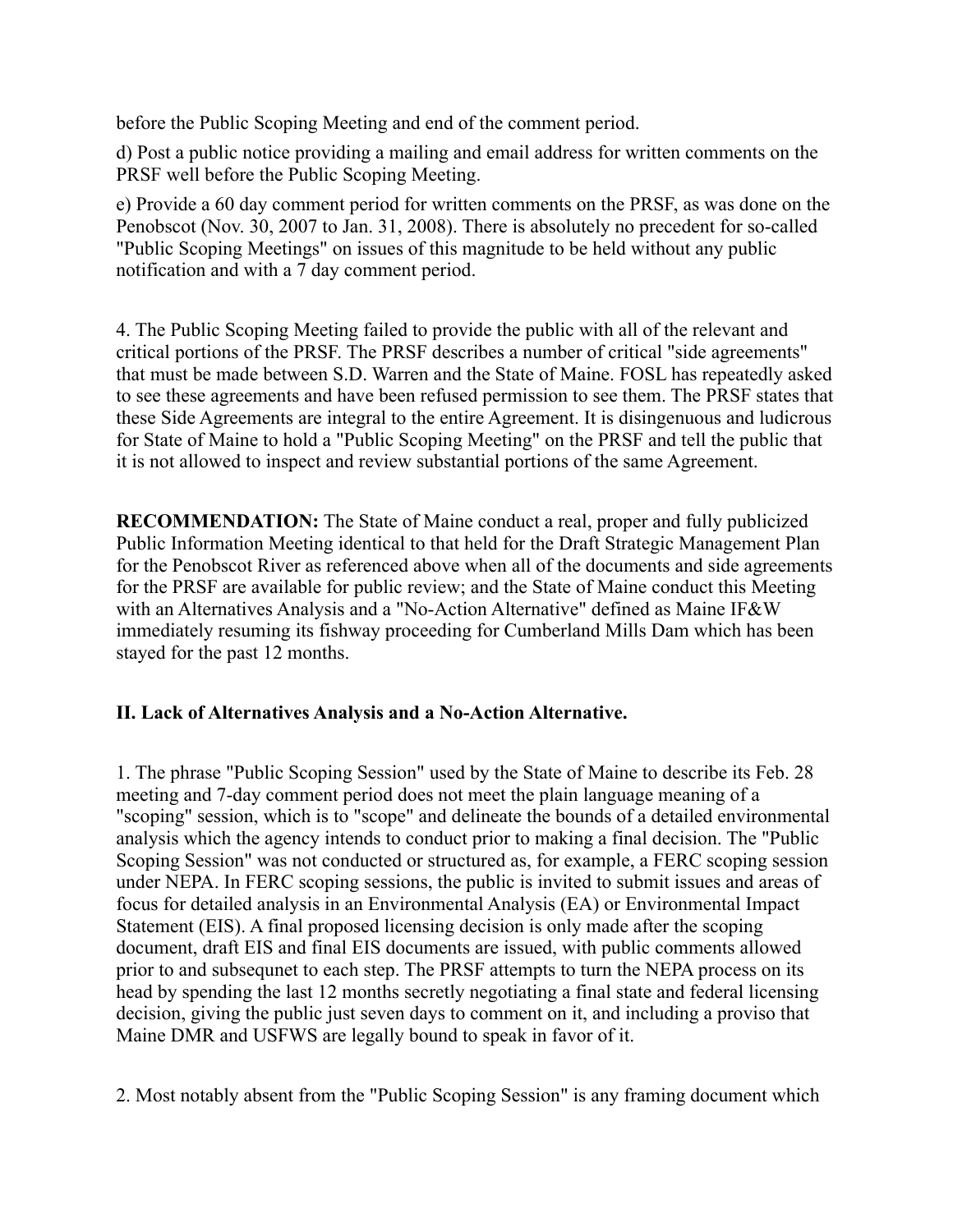sets out the legal authority for the various public agencies to be involved in this enterprise in the first place. The only piece of paper offered at the "Public Scoping Session" on Feb. 28 is the PRSF document from June 2007. The very informational "side by side" PowerPoint slides presented by Patrick Keliher at the meeting were not provided in a printed version for the public or by download from Maine DMR's website.

3. FERC uses an alternatives analysis when conducting its relicensing and licensing amendment decisions under the auspices of NEPA (National Environmental Policy Act). At minimum, this analysis includes the Proposed Action, the No-Action Alternative and any Alternative Actions proposed by participants and intervenors during the Scoping process. Because of the "balancing" requirement imposed upon FERC by the U.S. Congress by the Federal Power Act (FPA) and the Electric Consumers Protection Act (ECPA), FERC is required to analyze and balance their recommended alternative against something else, including doing nothing (the 'no-action' alternative). The PRSF Signatories fail to do this in their 'Public Scoping Session.' The 'no-action alternative' here is to allow the Cumberland Mills Dam fish passage proceeding to continue, which will result in the State of Maine ordering S.D. Warren to construct, operate and maintain effective fish passage at its dam in perpetuity. This alternative will result in all of the fisheries restoration goals described in the PRSF to be attained 10, 20, 30, 40, 50 years sooner than in the PRSF. It is unclear why the PRSF Signatories have not performed a standard NEPA alternatives analysis which includes a formal scoping session, identification of alternatives (including the no-action alternative), and a side-by-side analysis of the various alternatives.

# **III. The PRSF is markedly inferior to the No-Action Alternative.**

1. The No-Action Alternative is the Commissioner of Inland Fisheries and Wildlife immediately lifting his stay and issuing a fishway order to S.D. Warren in 2008. If Warren appeals this fishway order to the Maine Law Court, this litigation would add 12-15 months to the schedule (given that Warren's entire appeal of its Maine BEP §401 certifications for five dams to the Law Court took 15 months, Oct. 31, 2003 to Feb. 15, 2005). The No-Action Alternative would result in a fully litigated fishway order in late 2009 or early 2010, fishway construction in summer and fall 2010, and the fishways in operation for the 2011 spring migration reason. This is identical to the PRSF schedule for Cumberland Mills. This would result in fish passage at the Saccarappa Dam in 2012 -- a full three years ahead of the PRSF schedule.

2. We have been told by PRSF parties that building fishways at the Cumberland Mills dam will be difficult, expensive and their initial and long-term effectiveness is doubtful. This claim is specious on numerous levels and unsupported by evidence. All of the S.D. Warren Presumpscot River dams present difficult fishway design and maintenance issues and will probably require multiple fishways. The Cumberland Mills Dam is by no means unique in this respect. Fishways at the Cumberland Mills dam will be designed by the same consulting fish passage experts (Maine DMR, USWFS, others) who will design all of the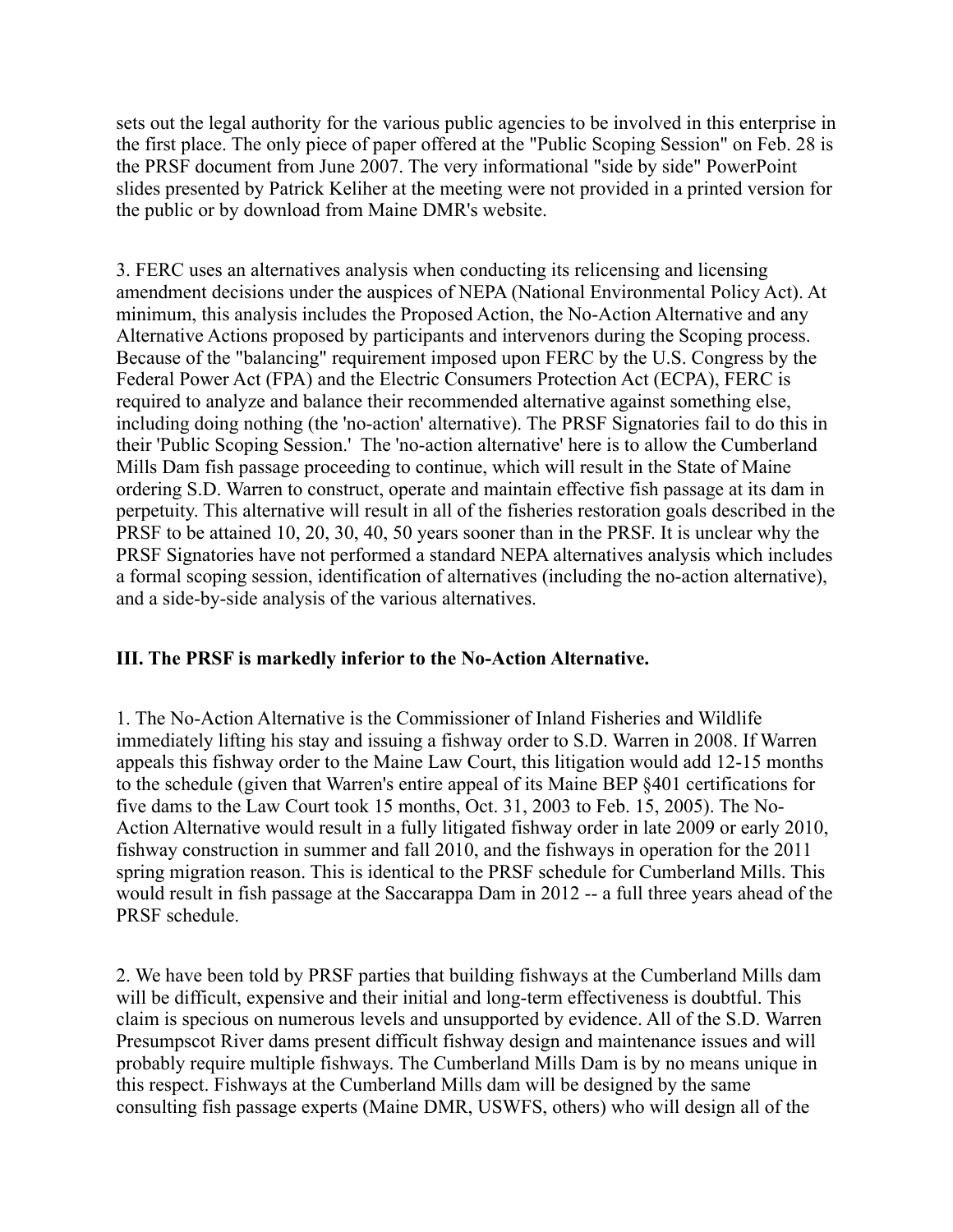other fishways on the Presumpscot River dams. If these experts cannot be trusted to design effective fishways at Cumberland Mills, why does the PRSF claim they can build effective fishways at Saccarappa and the other dams?

3. We have been told by PRSF signatories that a fishway order at the Cumberland Mills will be "difficult" to enforce. This is absurd and unsupported by evidence. Maine's fishway law allows the IF&W Commissioner full discretion to require multiple fishways at the twin Cumberland Mills Dam spillways of whatever design, type and size are deemed necessary and to place extensive, permanent conditions in the fishway order to fine-tune and ensure these fishways achieve their stated design and performance goals. See *Hallissey*, 2000 ME 143, ¶11, 755 A.2d, 1072. (Public bodies may exercise the powers granted to them by law either expressly or by necessary inference as an incidence essential to the full exercise of powers specifically granted).

4. Thus far, the only explanation we have heard why State of Maine officials support the PRSF is because they believe the Maine Dept. of Attorney General cannot be trusted to defend a lawful fishway order in Maine Court; and Maine's natural resources agencies and the Dept. of Attorney General cannot be trusted to craft a lawful and effective fishway prescription. We believe they can.

#### **IV. Specific Issues in the PRSF**

Friends of Sebago Lake does not believe the specific terms and conditions in the PRSF serve the public interest for the following reasons.

1. The PRSF calls for breaking state and federal law on the Presumpscot River for the next 50 years.

The PRSF calls for removing all requirements for upstream and downstream fish passage (except for American eels) at the Dundee Falls Dam that are now contained in the FERC license and Maine water quality certification and affirmed by state and federal courts. Removing these fish passage requirements would violate the standards of classification established by the Maine Legislature for the Presumpscot River, which require the Presumpscot River above Dundee Dam to be suitable habitat for all of its indigenous fish species, including sea-run Atlantic salmon, American shad, river herring and sea lamprey.

The plain language of the PRSF holds that migratory fish passage at Presumpscot River hydroelectric dams is not an integral component of the Presumpscot River's water quality standards. This is exactly the opposite of what the State of Maine, American Rivers and Friends of the Presumpscot River asserted before the Maine BEP, Maine's Superior Court and Maine's Supreme Court in 2002, 2003, 2004 and 2005. The argument that fish passage at hydro dams is not an integral part of Maine's water quality standards was first forwarded by Bangor Hydro-Electric Company and was refuted by Maine's Supreme Court in a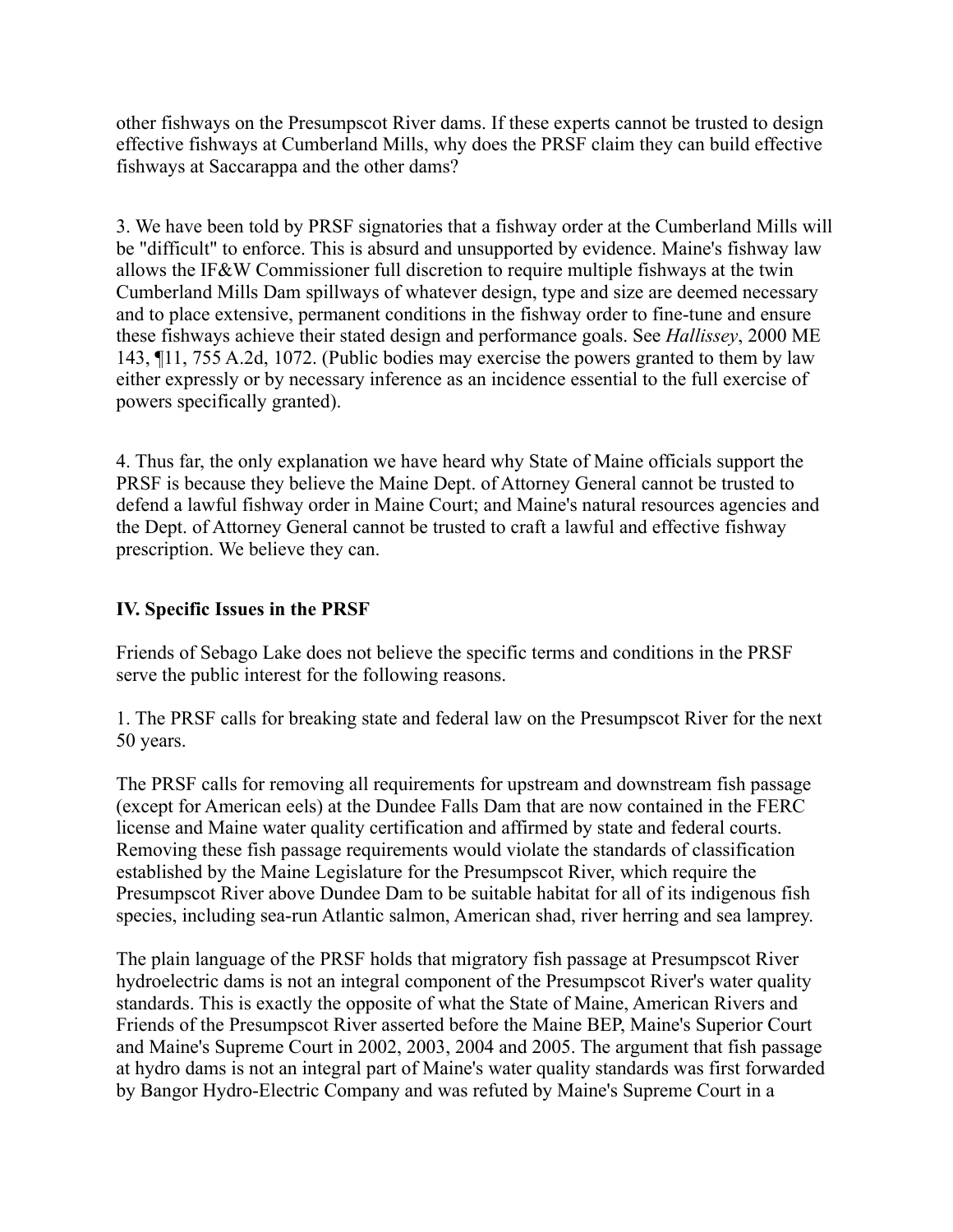#### landmark 1991 opinion:

"We cannot conclude that the designated uses in Section 465 are mere surplusage. The level of detail bespeaks a considered determination of public interest. This legislative determination would be rendered a nullity if the agency responsible for reviewing compliance could consider only the numerical criteria and not whether the designated uses actually were achieved in a particular river. (FN4). Although there may be some ambiguity in the requirement that waters be "suitable for" the designated uses, we conclude that this language contemplates the designated uses actually be present. Our interpretation is reinforced by the legislative history, which reveals an intent that designated uses "are supported" in water meeting the classification standards. See Report of the Joint Standing Committee on Energy and Natural Resources, on Water Reclassification 6, 10, 80 (March, 1986)." *Bangor Hydro-Electric Co. v. Maine BEP*, 595 A.2d 438, 442.

In 2005, the Maine Supreme Court reaffirmed this opinion as it specifically pertains to fish passage for Atlantic salmon, American shad and river herring at the Dundee Falls Dam ("Maine's law is settled in this area.") *S.D. Warren v. Maine BEP,* 2005 ME 27, ¶21.

The Maine Superior Court stated in *S.D. Warren v. Maine BEP* (Maine Super. Ct., Cole, J., CUM-03-70) : "[T]he record supports the BEP's finding that 'phased installation of upstream and downstream anadromous fish passage facilities at each of the project dams is necessary to ensure that the project waters will be suitable for the designated uses of fishing and habitat for fish, and that the project waters will be of sufficient quality to support all species of fish indigenous to these waters ...' Consequently, this court finds that the BEP's condition regarding fish passage was not clearly erroneous since, 'all aquatic species indigenous to the receiving water' should be supported. 38 MRSA §465(3)(C) (2003); *Bangor Hydro-Electric Co*., 595 A.2d at 433."

In its Order Denying Appeal of S.D. Warren, dated Sept. 30, 2003, the Maine BEP stated regarding the Dundee Dam:

"Nowhere, as appellant suggests, does the statute state that 'some' of the waters be suitable for the designated uses; that 'some' of the aquatic species indigenous to the waters be supported; or that 'some' of the habitat must be unimpaired or natural. On the contrary the terms 'receiving waters' and 'habitat' are unqualified and the statute specifically states that the water quality must be such to support 'all' indigenous aquatic species.

"In its April 30, 2003 Order, the Department determined that the Presumpscot River historically supported self-sustaining populations of various anadromous fish species, and that, over time, these fish were extirpated from the river by the construction of dams that blocked passage and pollution. The Department also determined that the State's fisheries agencies had developed a draft plan for the restoration of various anadromous fish to the river basin, and that the plan included the following order-of-magniture estimates of annual anadromous fish production potential in the river basin: 73,900 American shad; 450,200 blueback herring; 147,700 alewife; and 386 Atlantic salmon. Finally, the Department determined that the phased installation of upstream and downstream anadromous fish passage facilities at each of the project dams is necessary to ensure that the project waters will be suitable for the designated uses for fishing and habitat for fish, and that the project waters will be of sufficient quality to support all species of fish indigenous to these waters, subject to the other provisions of this order."

**RECOMMENDATION:** The PRSF retain the Dundee Dam fishway prescription as it is contained in the FERC License, USFWS fishway prescription and Maine water quality certification.

2. The PRSF will cause violations of the water quality classification of Sebago Lake and the Crooked River for the next 50 years.

For thousands of years, anadromous Atlantic salmon swam up the Presumpscot River into Sebago Lake each spring and summer and spawned in the Crooked River as far as Albany Township, just south of Bethel, Maine. This biological connection with Sebago Lake and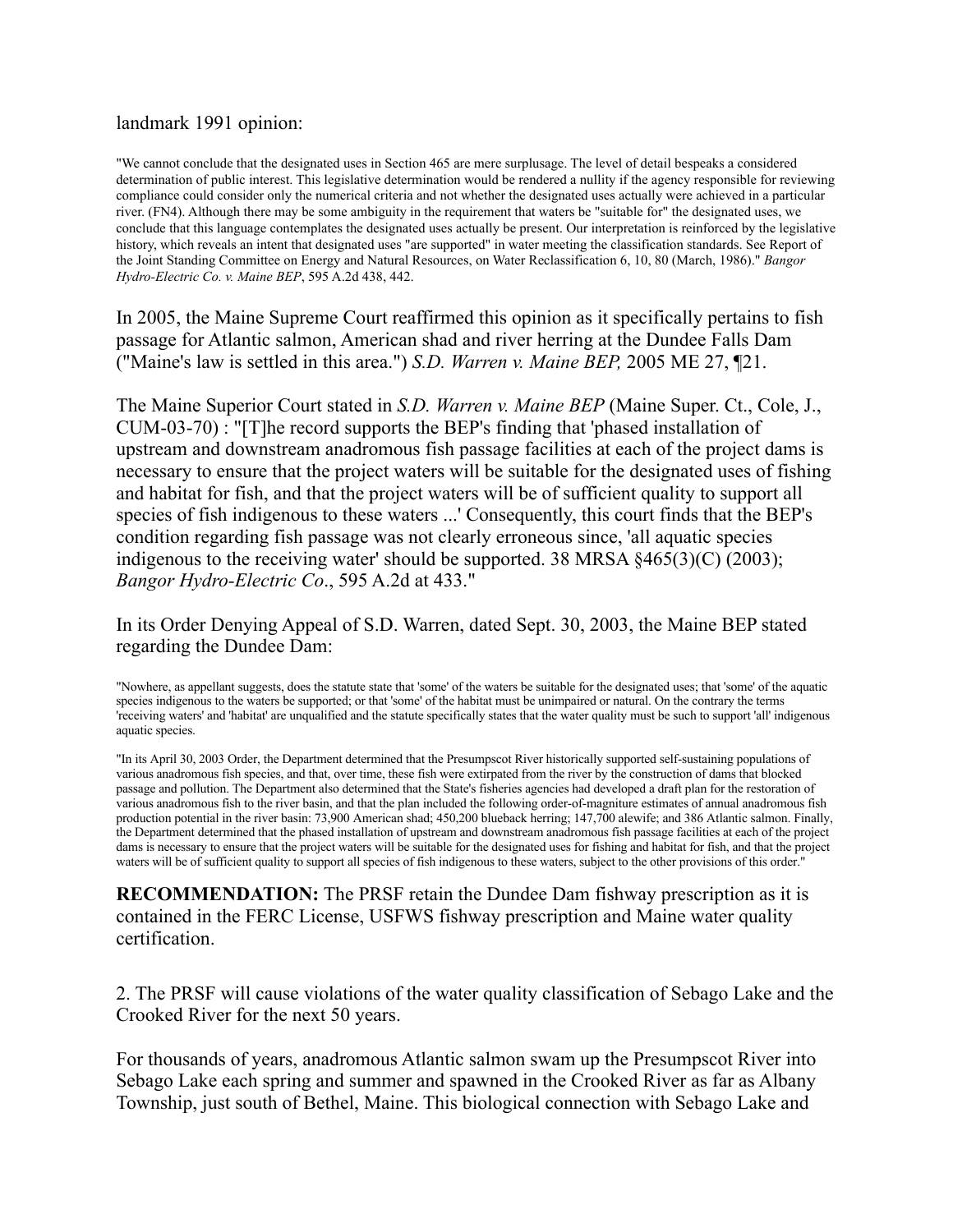Casco Bay was destroyed by impassable dams built in complete violation of Colonial law, Massachusetts law, and Maine law. During the short period in the 1880s when the State of Maine required fishways to be built and operated at all of the Presumpscot dams, large Atlantic salmon were documented swimming up to Sebago Lake from Casco Bay and spawning in its tributaries.

It is FOSL's goal to restore the historic connection between Casco Bay and Sebago Lake for its native Atlantic salmon and American eel during our lifetime. Restoring sea-run Atlantic salmon to their native home in Sebago Lake and the Crooked River is a key reason for our intervention and ongoing participation in the FERC relicensing of the Eel Weir Dam, which began in 1999. We are advocating for full fish passage for Atlantic salmon American eel at the Eel Weir Dam and all of the Presumpscot River dams. Our efforts to restore passage for Atlantic salmon to Sebago Lake at the Eel Weir Dam will be rendered null and void if fish passage requirements for Atlantic salmon are removed at the Dundee Dam. Maine's water quality standards require sea-run Atlantic salmon to have access to their indigenous habitat in the entire Presumpscot River (including the "Eel Weir Reach"), Sebago Lake, and Sebago Lake's tributaries. All historic evidence indicates that sea-run Atlantic salmon historically migrated into Sebago Lake and its tributaries until they were shut by impassable dams on the Presumpscot River.

**RECOMMENDATION:** The PRSF retain the Dundee Dam fishway prescription as it is contained in the FERC License, USFWS fishway prescription and Maine water quality certification.

3. There is No Biological Justification for Fish Passage Delays.

In the Dec. 3, 2007 edition of the Portland Press-Herald, Maine DMR Commissioner Lapointe said:

*"The document spells S.D. Warren's responsibility to remove the Cumberland Mills Dam in 2011 and to build a fish lift at the Saccarappa Dam in Westbrook, the next upstream dam, in 2016. As the population of sea run fish continues to increase, S.D. Warren would begin building fish lifts on the upriver dams as early as 2026. That period is biologically justified based on the life histories of the target species."*

This statement is provably false. If Maine DMR used its existing tank trucks and annually transferred a modest number of river herring from the Kennebec drainage to the Presumpscot above Westbrook, the 18,000 river herring target for the Mallison Falls dam would be achieved in approx. 4-5 years, ie. 2011-2012. We do not understand why DMR has not been transporting alewives from the Kennebec to the Presumpscot above Westbrook since 2000. Had this been done (even at the extremely modest level of one truckload per year), the 2008 alewife/river herring run in the Presumpscot would now meet or exceed the numerical triggers for Mallison Falls, Little Falls, Gambo Falls and Dundee Falls. River herring populations are not increasing quickly in the Presumpscot today solely because DMR has not taken specific steps to increase them, ie. by transporting river herring from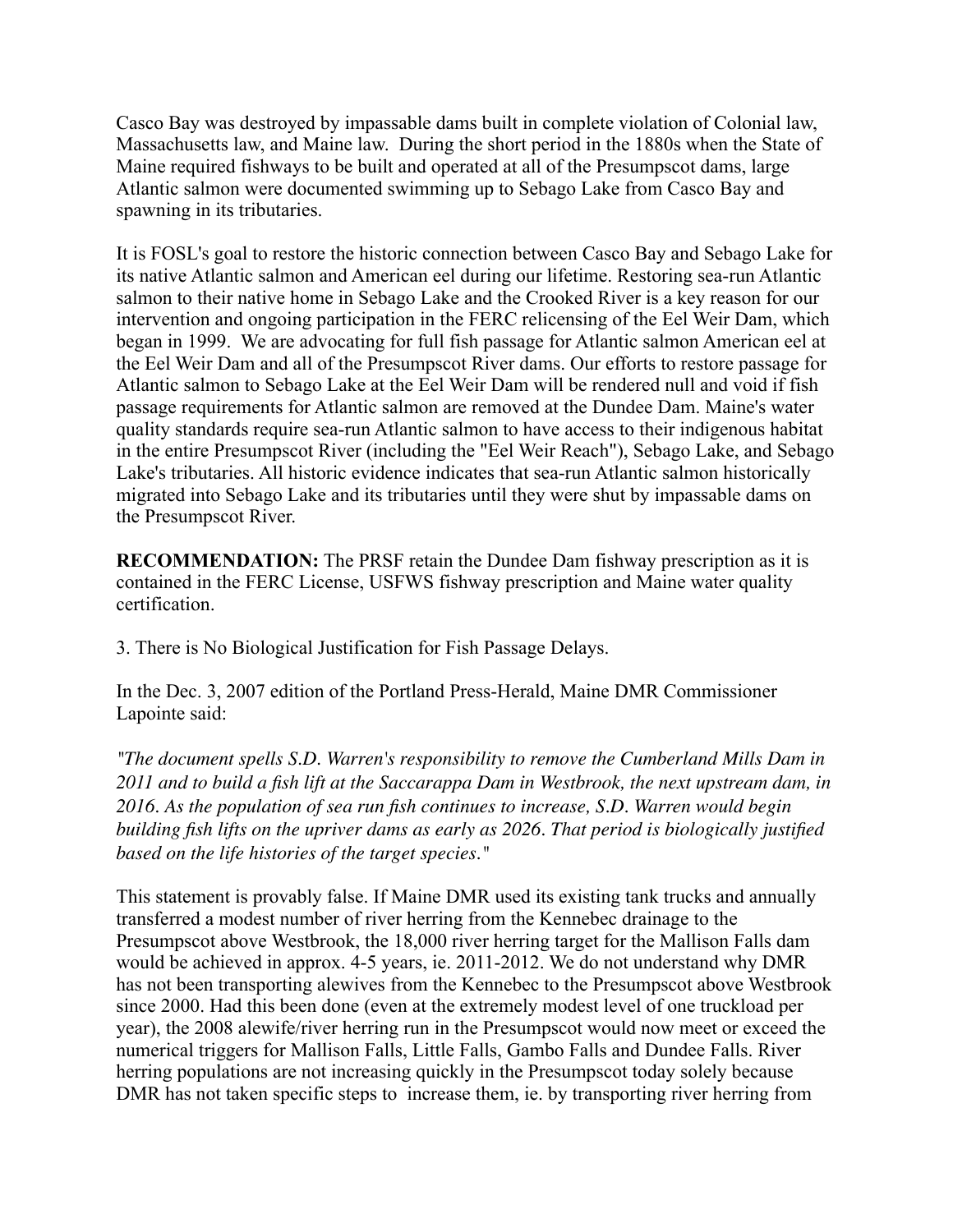donor watersheds. The only reason Presumpscot river herring populations will expand very slowly over the next 30 years is there is no plan or program to expand them quickly. The PRSF should call for SAPPI to purchase a tank trunk now and begin transport of river herring from other, donor rivers to the Presumpscot beginning immediately. By doing so, the numerical river herring triggers for all the dams will be easily met in 2011-2015.

**RECOMMENDATION:** The PRSF retain the Mallison Falls, Little Falls and Gambo Falls fishway prescriptions as they are contained in the FERC Licenses, USFWS fishway prescriptions and Maine water quality certifications.

4. The PRSF contains no restoration goals, objectives, measurable restoration benchmarks or funding for Atlantic salmon restoration on the Presumpscot River and fails to mention or discuss the goals and objectives of the 2002 Draft Fisheries Management Plan for the Presumpscot River.

In the July 11, 2007 edition of the Central Maine Morning Sentinel, attributes the following statement to Maine DMR official Patrick Keliher: *"Small numbers of Atlantic salmon also will begin to stray back up the river, [Keliher] said, although there are no plans in the near future to re-establish a migratory population of salmon in the Presumpscot."* 

In the Dec. 3, 2007 edition of the Portland Press-Herald, Maine DMR Commissioner Lapointe said: *"The framework is designed to restore all sea run fish, most notably alewives, shad and blueback herring, but including any stray Atlantic salmon as well."*

Several speakers at the PRSF Public Hearing on Feb. 28th stated that it appears there are no Atlantic salmon in the Presumpscot River today and *there may never be* any Atlantic salmon in the Presumpscot River in the future.

The PRSF contains no funding or requirements or plans for restoring Atlantic salmon to the Presumpscot River. This is odd, give that the Kennebec and Saco River comprehensive settlement agreements contain clear restoration goals, objectives, plans, benchmarks and *funding* for active restoration of Atlantic salmon to those rivers.

FOSL does not understand the value or wisdom or utility of a PRSF that does not contain any funding for active restoration efforts for Atlantic salmon. A comprehensive 50-year restoration settlement is a contradiction in terms if it lacks lacks any restoration goals, objectives and measurable benchmarks and adequate funding to accomplish them.

**RECOMMENDATION:** The PRSF contain a clear statement of fisheries restoration goals, objectives, measurable benchmarks, proposed materials and methods, required funding levels and description of funding sources for Atlantic salmon, American shad, alewife, blueback herring, sea lamprey and American eel.

5. The five year delay between fish passage at Cumberland Mills and fish passage at Saccarappa is unnecessary, unlawful and biologically harmful.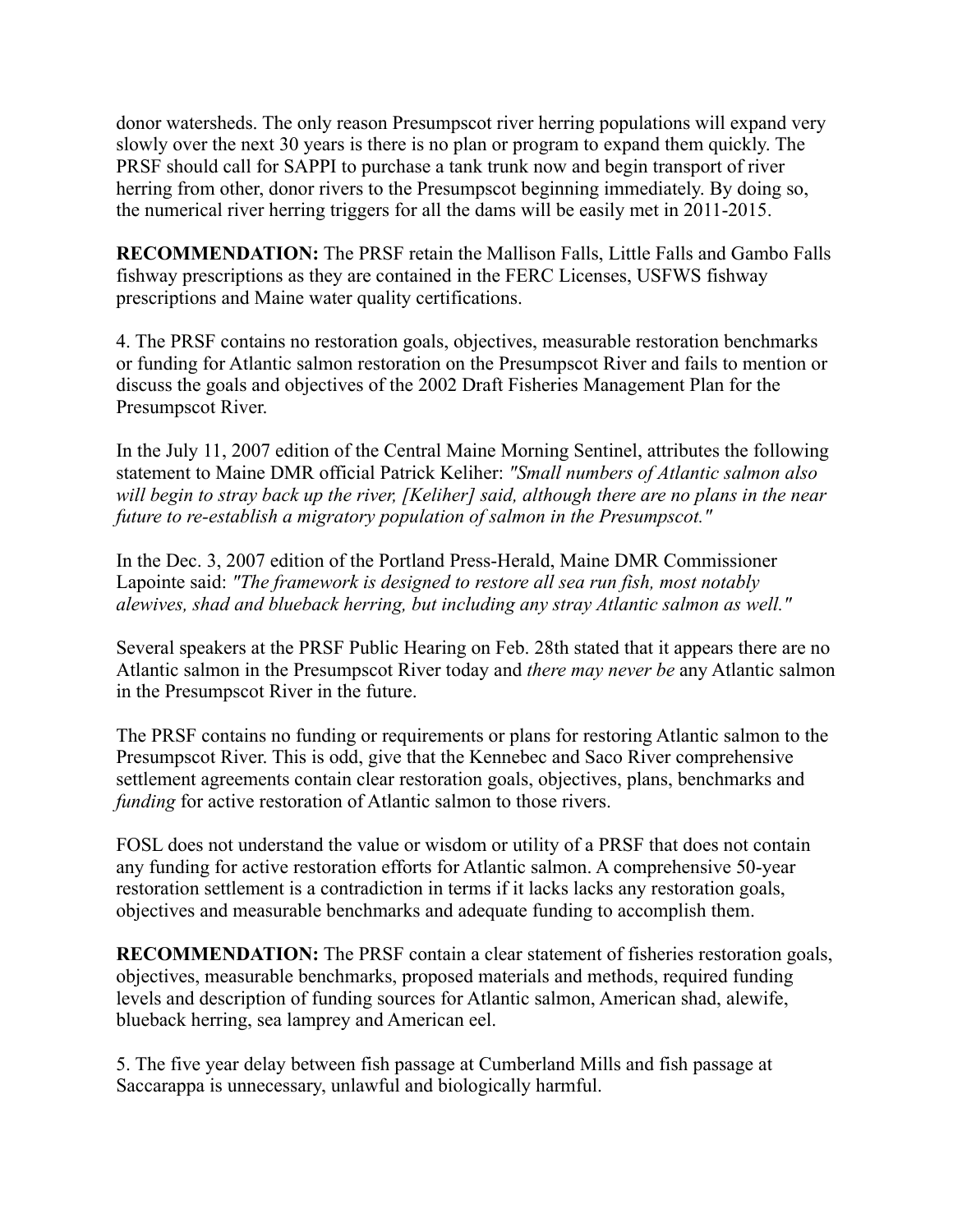There is no biological reason for delaying passage at Saccarrapa for five years after passage is available at Cumberland Mills. Fish will be at the base of Saccarrapa awaiting passage as soon as they can pass Cumberland Mills. Leaving them stuck below this dam for five years makes no sense. This five year delay is a five year violation of the Presumpscot River's narrative water quality standards. The Maine BEP and DEP would not issue a permit or water quality certification which allows a five year violation of the Presumpscot River's dissolved oxygen standards. This is no different.

**RECOMMENDATION:** The PRSF retain the Saccarappa Dam fishway prescription as it is contained in the FERC License, USFWS fishway prescription and Maine water quality certification.

6. Language in the PRSF granting sole discretion to Maine DMR regarding Trap and Transport is unlawful.

The PRSF states: "Trap and truck operations will commence at the direction of the Maine DMR upon 18 months notice, but no earlier than Nov. 1, 2017."

This stipulation unlawfully grants to Maine DMR sole discretion for deciding when and if Trap and Transport will ever occur at the Saccarappa Dam. Because of the massive fish passage construction delays in the PRSF, the Trap and Transport program is the only method to insure compliance with water quality standards for migratory fish in the Presumpscot River above the Mallison Falls, Little Falls and Gambo Falls dams. Maine DMR has no statutory authority to decide for itself when and if water quality standards for indigenous migratory fish will be attained in the Presumpscot River.

The PRSF stipulates that S.D. Warren will provide annual funding to Maine DMR for Trap and Transport "for so long as the State conducts such operations." This unlawfully grants Maine DMR sole discretion to cease Trap and Transport whenever it wants to and for whatever reason it wants to. Cessation of Trap and Transport prior to any fish passage construction at the Mallison, Little and Gambo dams would cause the Presumpscot River above these dams to be in violation of its water quality standards. Maine DMR has no statutory authority to decide for itself if the water quality standards for the Presumpscot River will or will not be met.

**RECOMMENDATION:** The PRSF be amended to require Trap and Transport for the entire license term of all dams unless and until effective fish passage is otherwise provided at the dams which allows for full attainment of Maine narrative water quality standards for all indigenous migratory fish species.

7. The delay in Trap and Transport until no earlier than spring 2018 is *ad hoc* and biologically harmful.

The Trap and Transport program in the PRSF was devised for the sole purpose of justifying the decadal delays in fish passage construction at the Mallison Falls, Little Falls and Gambo Falls Dams. If this were not the case, the Trap and Transport program would begin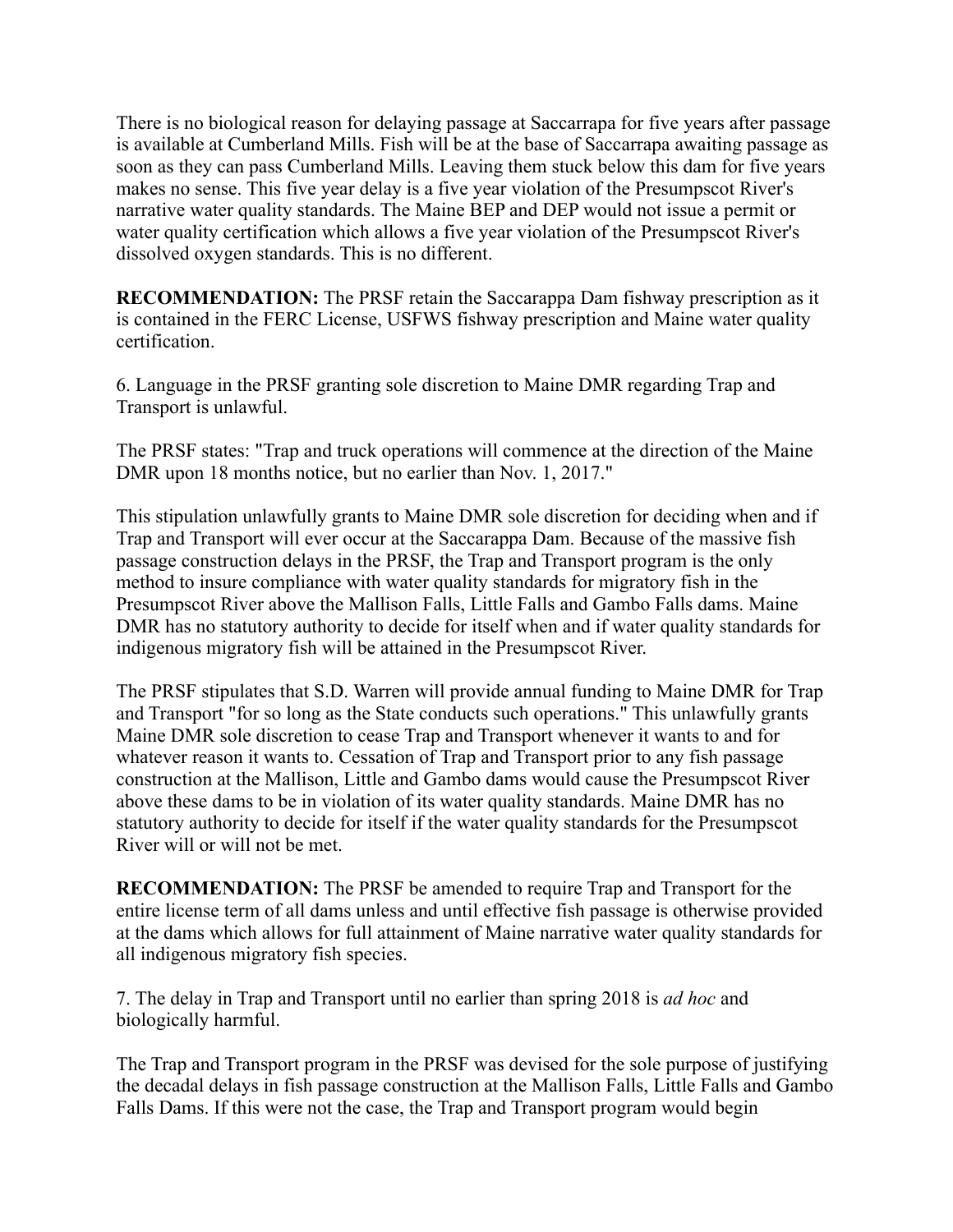immediately upon approval of the PRSF, using river herring and/or shad stocks from donor rivers to jump-start these populations in the Presumpscot River in anticipation of removal of Cumberland Mills Dam in 2011 and installation of fish passage at Saccarappa in 2015. This is what the State of Maine did with the 1987 Kennebec River Hydro Developers Group (KHDG) Agreement. Under this program, aggressive trap and transport began as soon as the Agreement was signed in 1987 and continued for many years before dam removal and mechanical fish passage was completed. If this model was followed on the Presumpscot in the PRSF, modest trap and transport would begin in spring 2008 (using DMR's existing equipment) and expand in each subsequent year. Under such a program, all of the numerical triggers for Mallison Falls, Little Falls and Gambo Falls and Dundee Falls would be achieved many years before the spring 2018 "earliest" start date for Trap and Transport in the PRSF. Were it not for the massive delays in fish passage construction at Mallison, Little and Gambo in the PRSF itself, this program would render moot the entire need for a Trap and Transport program after 2018.

A July 10, 2007 press release from PRSF signatory American Rivers states: *"Portions of the preliminary agreement include removing all components of the Cumberland Mills Dam, installing fish lifts at Saccarappa Dam and initiating a trap and truck program to jumpstart the restoration of native sea-run species in the upper Presumpscot River."*

This statement is false. If it was the goal of the PRSF signatories to "jump-start" migratory fish populations, you don't wait an entire decade after the Agreement is signed to begin "jump-starting" them. Waiting ten years to do anything is not "jump-starting." It is deliberately delaying restoration to coincide with the massive *ad hoc* delays in fish passage construction. The PRSF is the exact opposite of the successful trap and transport program begun on the Kennebec River in 1987. It is designed to delay fish restoration -- not to hasten it.

Unlike the Kennebec River program, the PRSF deliberately delays Trap and Transport for an entire decade (2018) in order *to slow down and delay* the pace of fish restoration so that the delays in fish passage at Mallison, Little and Gambo will *not look like* delays. The PRSF calls for deliberately retarding the pace of fisheries restoration on the Presumpscot in order to justify the massive delays in fish passage deadlines in the PRSF. It cites one *ad hoc* set of delays as the justification for another set of *ad hoc* delays which is then cited as justification for the first set of *ad hoc* delays.

For example, the only reason for the delay in Trap and Truck until after 2018 is that the Agreement itself allows a minimum three year delay in T&T after passage is available at Saccarappa (2015) and a four year delay in passage at Saccarappa from when passage is available at Cumberland Mills (2011). There is no biological justification for this seven (or more) years of delay. There is no biological reason for Trap and Transport not beginning when the PRSF is approved by regulators, or at any date afterwards and before 2018. There is no justification for this enormous delay whatsoever, except that the PRSF requires it. The delay is entirely *ad hoc.* The only reason why there will not be 30,000 river herring at the base of the Saccarappa Dam in 2015 is that the PRSF signatories are going to stubbornly sit on their hands and do nothing to restore river herring to the Presumpscot until some time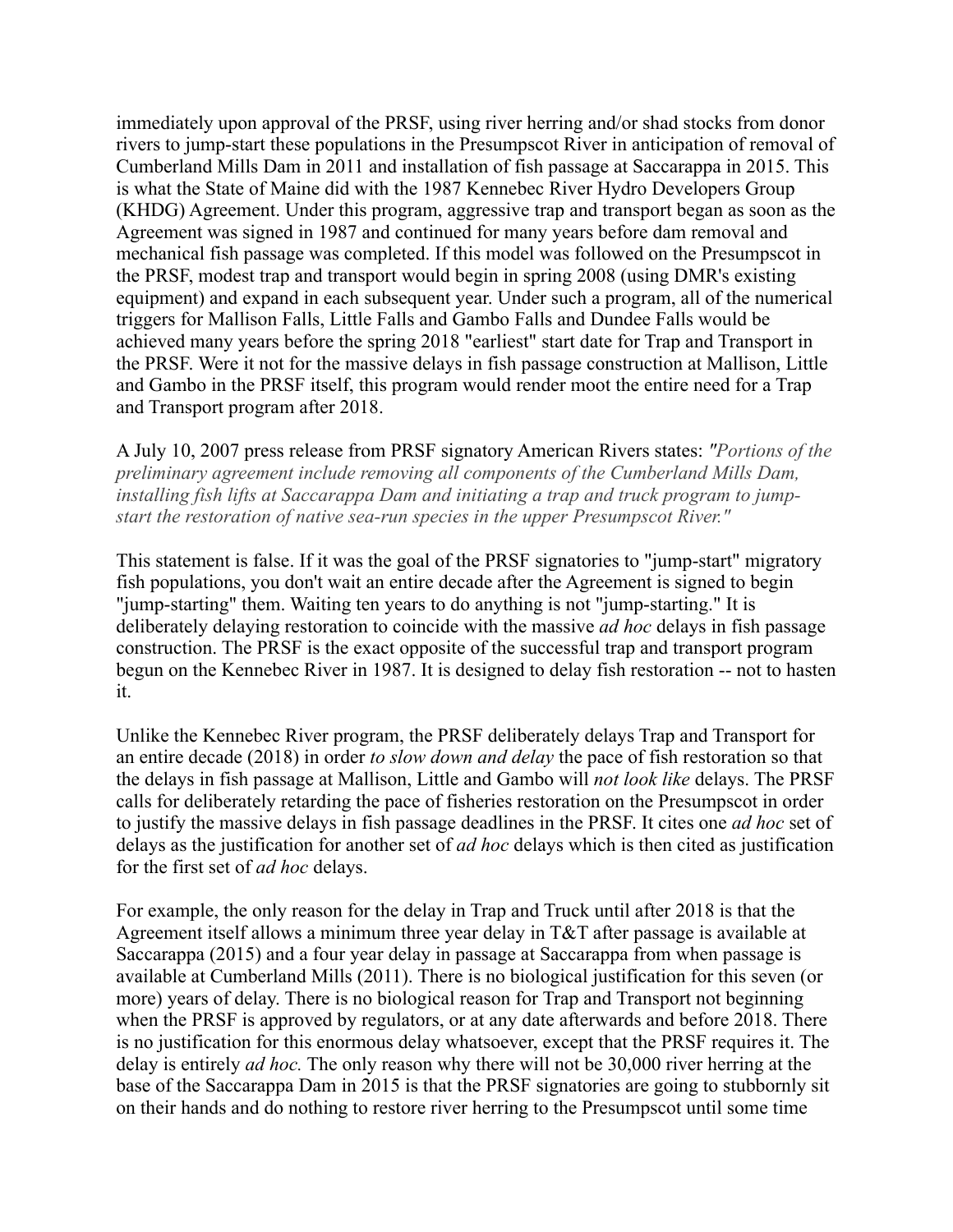"no earlier than" spring 2018.

**RECOMMENDATION:** The PRSF be amended to require any Trap and Transport to be conducted from the date of regulatory approval of the Agreement and for the entire license term of the requisite dam(s) unless and until effective fish passage is otherwise provided at the dam(s) which allows for full attainment of Maine narrative water quality standards for all indigenous migratory fish species.

8. Language in the PRSF requiring Maine DMR and U.S. Fish & Wildlife Service and their staff to support and defend the SA before the FERC, the Maine BEP and Maine's and U.S. Courts is unlawful and ludicrous. The PRSF states: "The Parties agree to support the following ... (b) Amendment of the water quality certifications for the Saccarappa, Mallison Falls, Little Falls, Gambo Falls and Dundee Projects by the Maine DEP to reflect the terms of the SA, without material deletion, addition or modification."

This Gag Order is unlawful and insulting. It would prevent USFWS and Maine DMR staff from telling the truth in regulatory proceedings connected to the PRSF. As public servants, Maine DMR and the U.S. Fish & Wildlife Service cannot legally obligate their staff to slavishly adhere to a certain predetermined position of fact, science and law if and when staff are asked to provide testimony, technical comments or sworn affidavits in a FERC proceeding, a Maine BEP water quality certification proceeding or subsequent Maine or federal court proceeding involving modifications of the water quality certifications and federal licenses for these dams. This entire stipulation appears designed to intimidate and prevent Maine DMR and USFWS staff from speaking the truth. It creates a Catch-22 where the FERC and Maine BEP approve the PRSF on the basis of comments from DMR and USFWS experts, while at the same time, the PRSF explicitly prohibits DMR and USFWS staff experts from expressing anything to FERC or the BEP except full support for the PRSF.

**RECOMMENDATION:** This language be struck from the PRSF.

# **V. Conclusion.**

The PRSF is the only obstacle delaying installation of fish passage on the Cumberland Mills and other Presumpscot River dams. The claim that the PRSF is good because it will have averted 12-15 months of potential litigation has been mooted by the slow progress of the PRSF itself. The PRSF/SA negotiations have consumed the past 12 months and are still not anywhere near complete. Large portions of the SA have still not been negotiated yet and are not available for public review or comment. PRSF signatories cannot predict when the final SA will be ready for public comment and regulatory review by FERC and the Maine BEP; or how long this public review and regulatory process might take. Any potential time savings from the PRSF averting litigation over a 2007 State of Maine fishway order at the Cumberland Mills Dam have been used up. The PRSF is now the problem, not the solution.